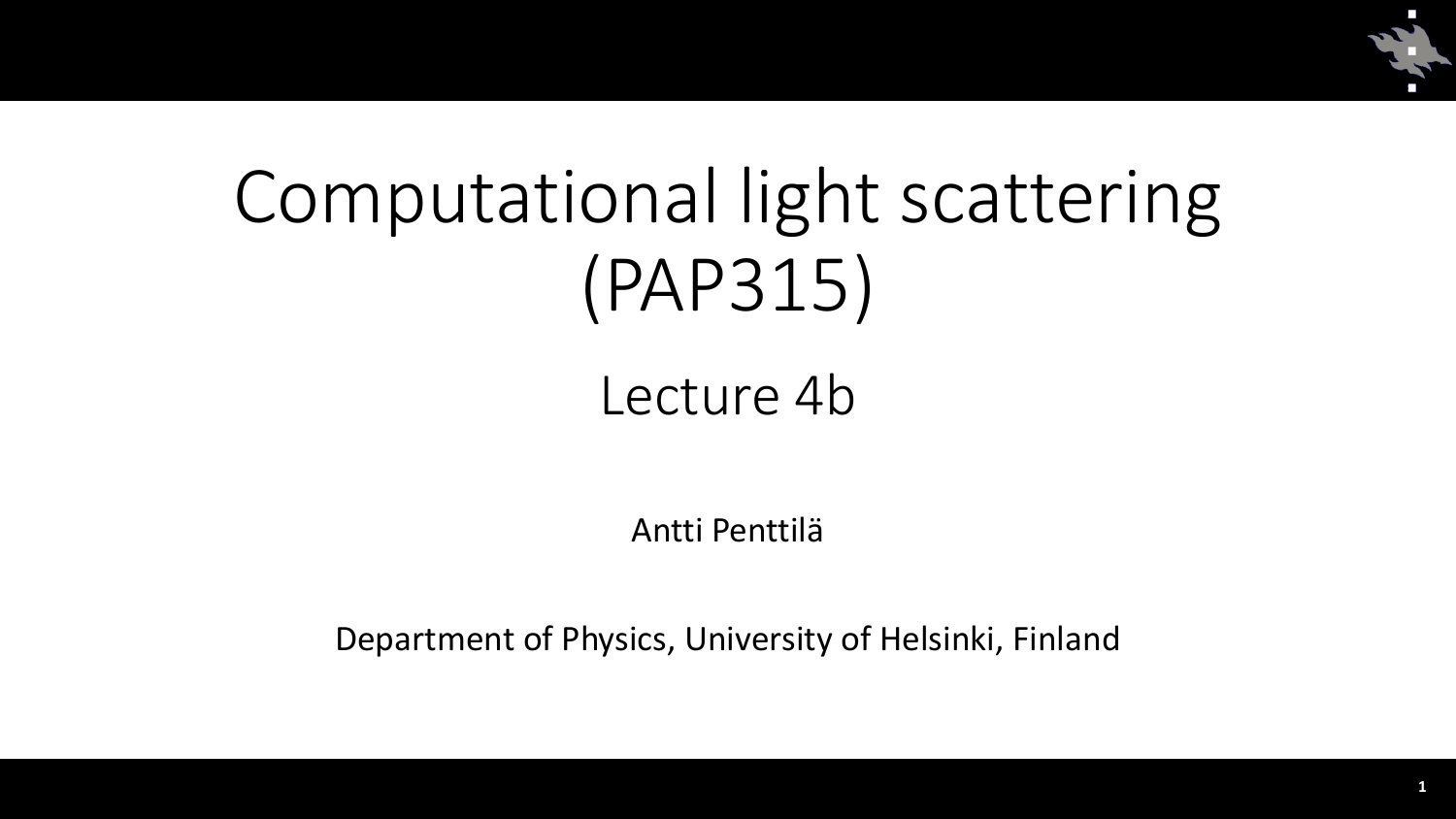

- Linux/Mac or Linux subsystem in Windows or MSys2 in Windows
	- If not available, we can give access for this course's time to virtual Linux machine h152.it.helsinki.fi
- GCC compiler suite. In CentOS:
	- yum install gcc gcc-c++ gcc-gfortan
	- yum install fftw fftw-devel

• ...although you can also find precompiled binaries for Windows for both the codes. Use those if you must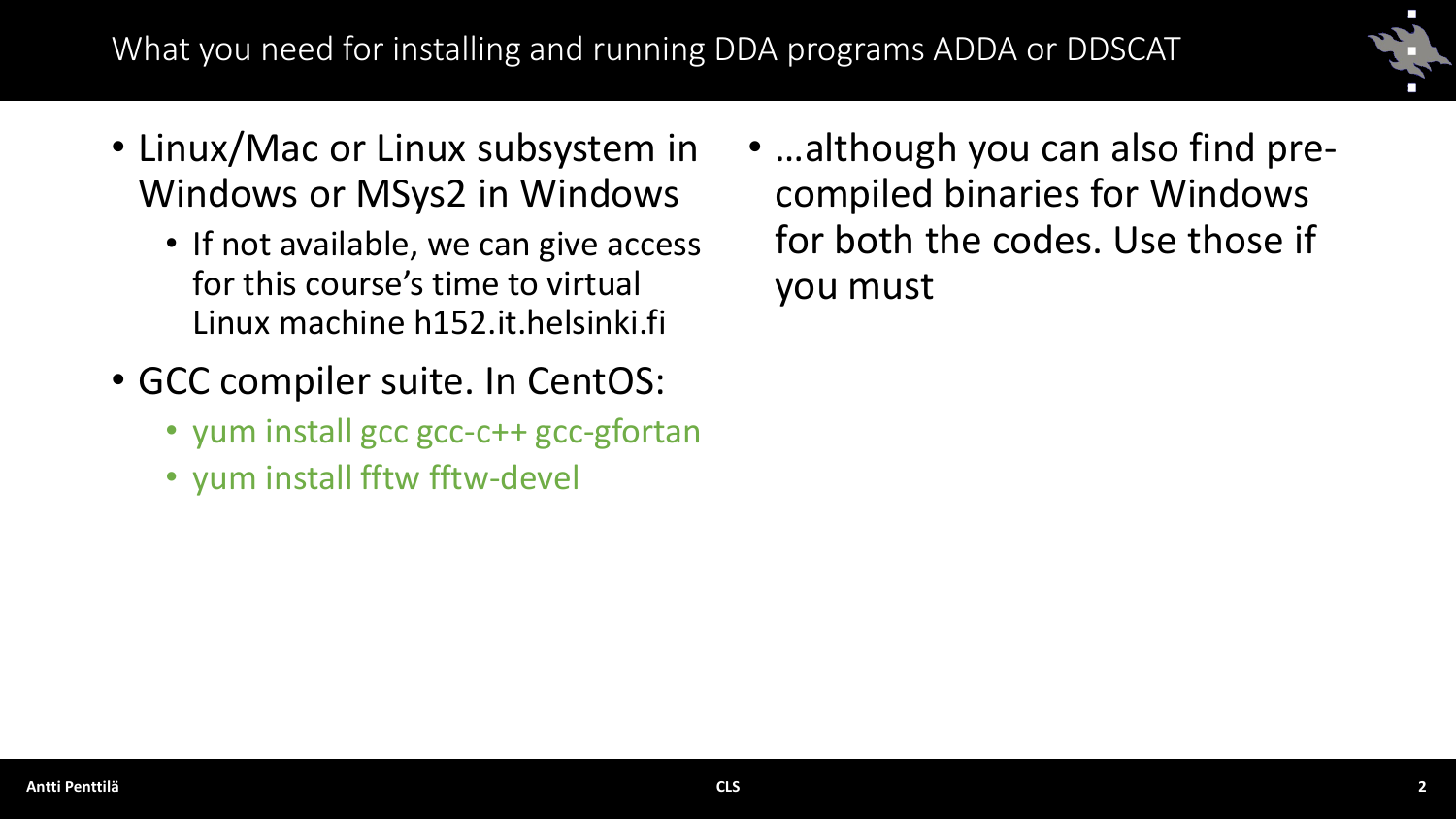#### ADDA, installation

- [Go to https://github.com/adda](https://github.com/adda-team/adda)team/adda
- Get adda package by downloading the zip…
	- wget https://github.com/addateam/adda/archive/master.zip
	- unzip master.zip
	- cd adda-master
- …or by git:
	- mkdir adda; cd adda; git init
	- git clone https://github.com/addateam/adda.git
- cd src
- make seq
- mkdir ~/bin; cp seq/adda ~/bin

## Test ADDA installation

- cd ../tests
- adda –V
- adda
- If command 'adda' is not found, then
	- export PATH=\${PATH}:~/bin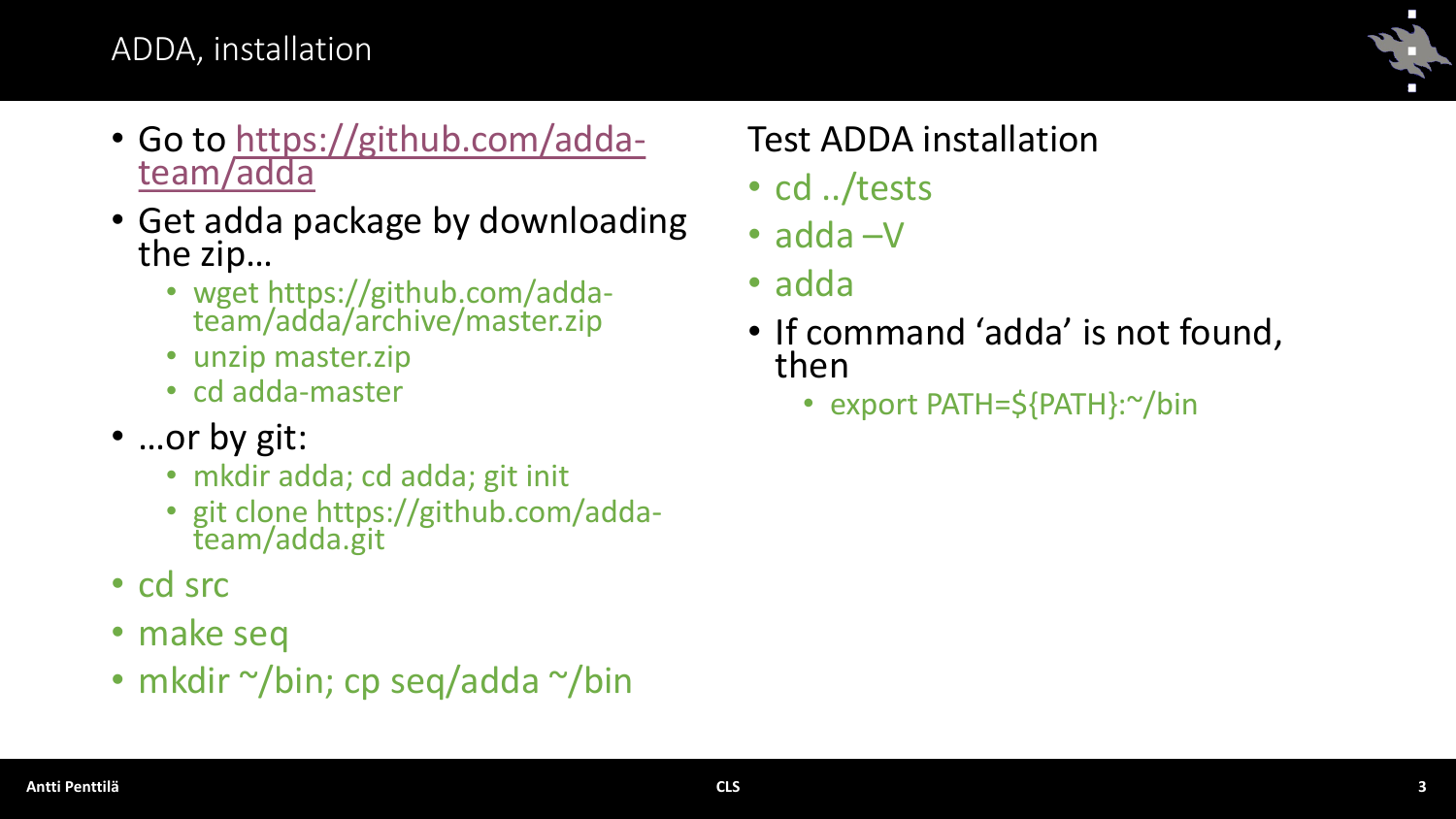#### ADDA, running



All run parameters are given by command line options. There is a summary of these in the appendix of the ADDA user guide

cp ../input/avg\_params.dat . cp ../input/alldir\_params.dat .

## Computing scattering from a sphere

• adda -dir sphere -Csca -shape sphere -size 10.0 -m 1.5 0.001 save\_geom sphere.geo

### Scattering from a cylinder

- adda -dir cylinder -shape cylinder 0.2 -size 20.0 -m 1.5 0.001 save\_geom cylinder.geo
- -store int field
- -size 20.0 -beam barton 5 12.5
- - orient avg avg params.dat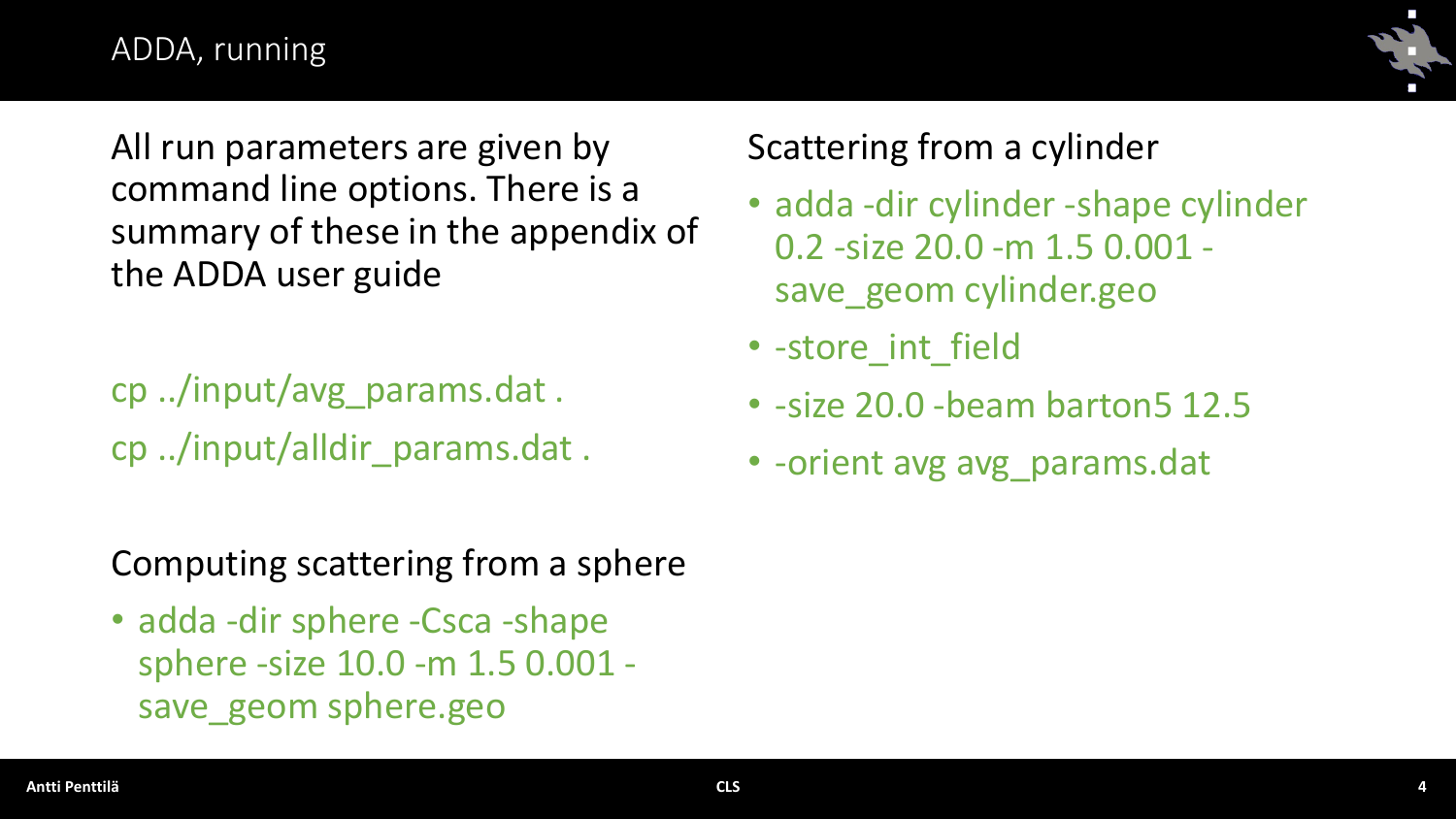#### DDSCAT, installation

## • Go to <http://ddscat.wikidot.com/>

• Download source (or, wget http://ddscat.wikidot.com/local-

 [files/downloads/ddscat7.3.3\\_20](http://ddscat.wikidot.com/local--files/downloads/ddscat7.3.3_200717.tgz) 0717.tgz)

- tar –xzf ddscat7.3.3\_200717.tgz
- cd src; make ddscat; cp ddscat  $\sim$ /bin